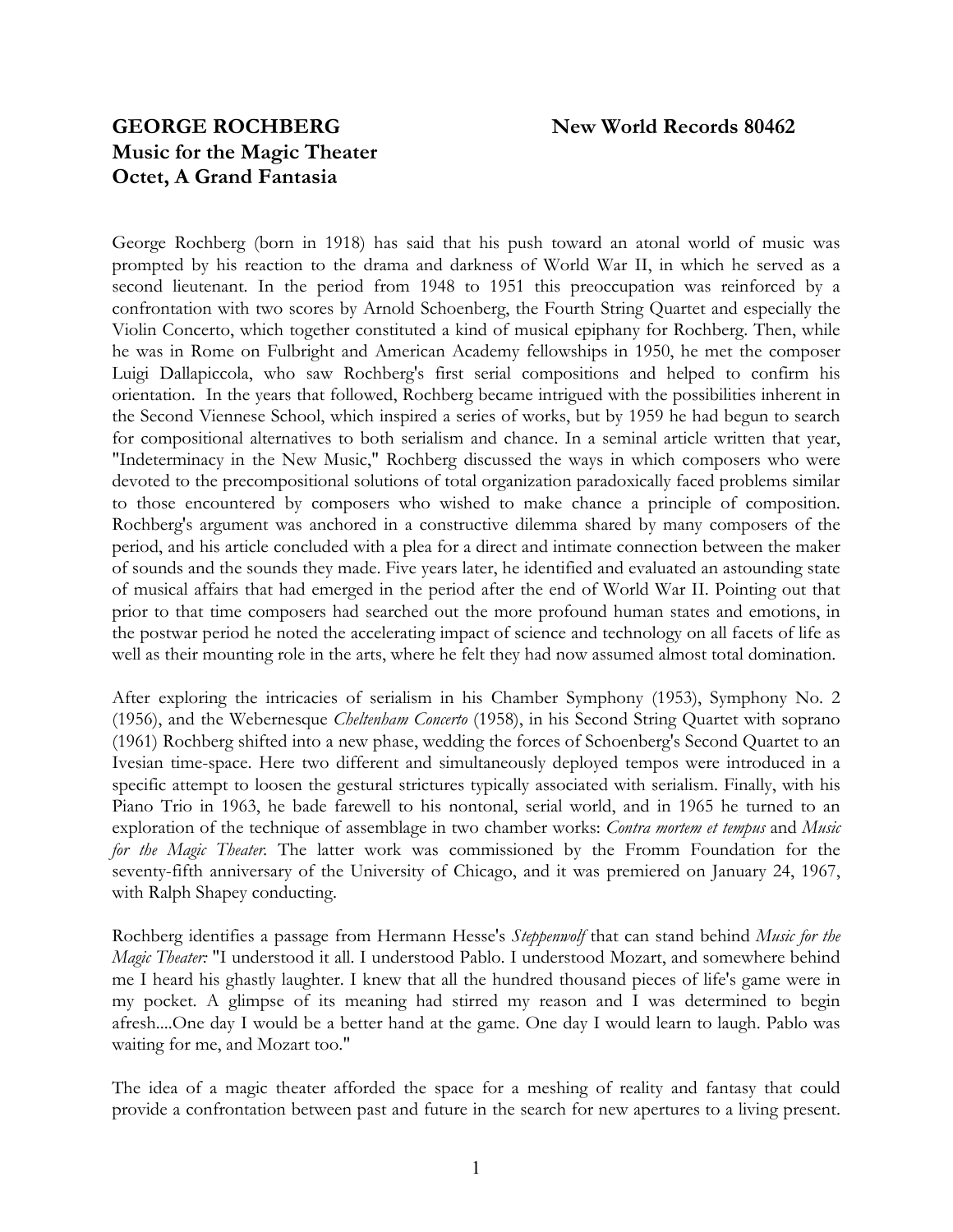Hesse's invitation to Picasso's cubist collage game, which could evoke the world of Mozart, among others, was now bonded with Rochberg's "increasing disbelief in the value of all unitary systems or methods of composing `contemporary' music." It also led him to embrace "a kind of sound-collage in which the past and present are quite literally juxtaposed" (Rochberg 1992: 92). In this act of retrieval of the whole experience of Western music, Rochberg summons a varied roster of composers and styles for his *Music for the Magic Theater*: Mozart (*Divertimento,* K. 287, Adagio), Beethoven (String Quartet, op. 130), Mahler (Symphony No. 9, Adagio), Webern (Concerto for Nine Instruments, op. 24), Varèse (*Déserts*), Stockhausen, (*Zeitmasse Nr. 5*), Miles Davis (*Stella by Starlight*), and Rochberg's own String Quartet No. 2 and Sonata-Fantasia for solo piano. Somewhat surprisingly, Rochberg has explained that his choices were not totally random, and that he had been drawn to each of these quotations because they shared a three-tone, descending, half-step progression.

Despite sharp contrasts and what some might take for a complete absence of logic, Rochberg combines his materials in such a manner as to suggest their inevitable association in a dreamscape that is paradoxically anchored and realistic. Philosophical perspectives, however, raised technical problems such as "how to move from one epoch to another, how to `modulate' from one musical syntax to another without creating a pastiche of `styles." Pitting different dialects against each other both successively and simultaneously as well as at different speeds in a fashion that he has described as cinematic, Rochberg once again recalls not only his earlier experience with Ives, but also the aesthetic of the Cubists and their allies in the world of music during the first decades of the twentieth century. The practical result is a score that poses a special challenge to the performer, since much of the notation is unmetered although visually proportional. And the composer has warned in the preface to the score that the conductor cannot simply beat time, but must convey the pace and direction of the music through a variety of signs and gestures.

Although the work is not a theatrical work, it is cast in three parts or acts, the first and last encasing an elaboration of the Adagio from Mozart's *Divertimento,* K. 287 for strings and two horns, now recast as a concerto for piano and solo violin. The piano part, however, frequently exhibits a silent left hand and newly composed figurations confined to the right, and the violin part repeatedly projects Mozart's material an octave higher, foreshadowing the ethereal first violin part in the slow movement of Rochberg's Third String Quartet of 1972. Further amplifications of Mozart's original ensemble are provided by the addition of oboe, clarinet, bassoon, trombone, and tuba. The subtitle, "for a chamber ensemble of 15 players" recalls Schoenberg's Chamber Symphony, op. 9, for fifteen soloists, and more particularly Berg's Chamber Concerto for violin, piano and thirteen instruments. A 1969 version for small orchestra did not change the character of the whole, Rochberg's augmentation being merely the use of the full string section and a call for four instead of two horns.

While in the second movement the intermittent transferral of Mozart's original string material to the horns, oboe, or the piano can be viewed as a kind of *Klangfarben* arrangement akin to Webern's treatment of Bach's six-voice ricercare from the *Musical Offering* (1935) or Stravinsky's more recent recomposition for instruments of three madrigals of Gesualdo in his *Monumentum* of 1960, Rochberg's circumspect metamorphosis more readily recalls the Russian composer's 1955 rescoring of Bach's *Vom Himmel hoch da komm' ich her* organ variations (BWV 769) for orchestra and unison chorus. Defending the subtlety of approach in his own work of 1965, Rochberg conceded that "People who don't understand think it's by Mozart." The same misunderstanding had attended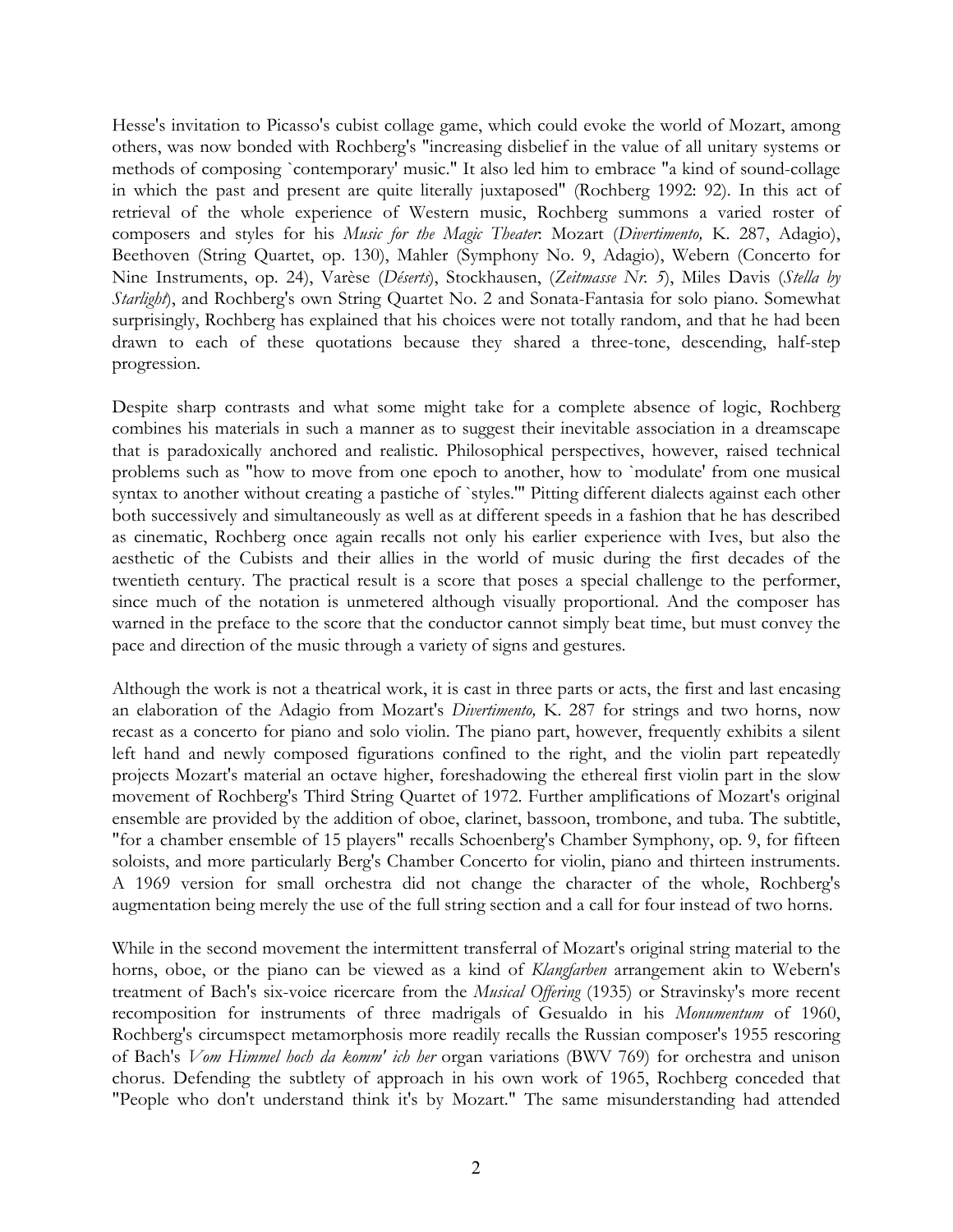Stravinsky's reworking of Pergolesi in *Pulcinella* and Tchaikovsky in *The Fairy's Kiss* as early as the 1920s.

Rochberg continued his reevaluation of the musical past in a series of works, including *Nach Bach* of 1966 (after J. S. Bach's *Partita No. 6*) and the Third String Quartet of 1972 (in the "styles" of Beethoven and Mahler). With *Ricordanza* for cello and piano, also in 1972, Rochberg focused on Beethoven's Cello Sonata, op. 102, as a point of departure to a Romantic world of music that never was. Inherent in all of these works is the composer's reply to a question which he himself posed in 1969: "Why does a collage or an assemblage need to be created from junk? Why not the opposite?" In such a query we sense Rochberg's relation both to the Modernist past as well as to the Postmodernist present. For despite Rochberg's personal battle with Modernism--and seemingly as much with Kurt Schwitters' *Merzbilder* or junk collages, as with the Darmstadt serialists, the emphasis that he places upon the proportions and mode of critique of received material, more than upon the specific models themselves, links him directly to the aesthetic of Picasso, Stravinsky, and Berg.

Rochberg's fleeting references to Webern, Varèse, and Mahler in the first movement of *Music for the Magic Theater* are probably less unsettling, however, than their displacement by a wholesale citation of Mozart's *Divertimento* in the second. In this Rochberg appears as the direct heir to the world of Charles Ives, many of whose works were published or were recorded for the first time in the decade immediately preceding Rochberg's turn away from serialism (for example, Ives's Third Symphony, recorded by Richard Bales in 1950 and by Howard Hanson in 1957; and his Second Symphony, recorded by Leonard Bernstein in 1960). Then in 1965, the year in which Rochberg composed his *Music for the Magic Theater,* Ives's Fourth Symphony appeared in an edition by John Kirkpatrick and a recording by Leopold Stokowski. The aesthetic distance between the last of these works in particular and Rochberg's new direction is not far. But it should also be remembered that in a somewhat more discrete fashion during the same period Stravinsky had also continued to rework the old masters (Bach in 1955, and Gesualdo, in 1960) even as he flirted with the most abstract premises of serialism (*Threni,* in 1957, and *Movements,* in 1959).

Although Rochberg's solution could not be mistaken for his predecessors', many of the masters of Modernity had repeatedly charted the viability of a pluralistic discourse in matters of "style." Now, a related attitude was in the process of being formulated for a Postmodern age that lay just ahead, and Rochberg's role in these developments can hardly be overestimated. Like the German Bernd Alois Zimmermann, who was exactly Rochberg's age and who had recently articulated the aesthetic of pluralism and quotation in several works including *Monologe* (1964) for two pianos and an opera, *Die Soldaten* (1958-64), Rochberg understood that "The art of combination is not a theory. It is an attitude." Reflecting on the fundamental question of originality that attends the collage aesthetic and noting that "The copyright law was designed for the nineteenth century," he pondered the contemporary artist's dilemma with the question "How do you pay royalties to the collective unconscious?" (Rochberg 1984: 160).

Rochberg was to pose the question repeatedly in the years that followed, and in the process he reassessed the familiar and recurring dictum that tradition serves not as a straitjacket, but rather as a path to creative freedom. In his *Octet, A Grand Fantasia* for flute, clarinet, horn, violin, viola, cello, bass, and piano of 1980, the composer adopted the mixed wind and string octet, an ensemble with a venerable tradition from the time of Schubert (clarinet, horn, bassoon, 2 violins, viola, cello, and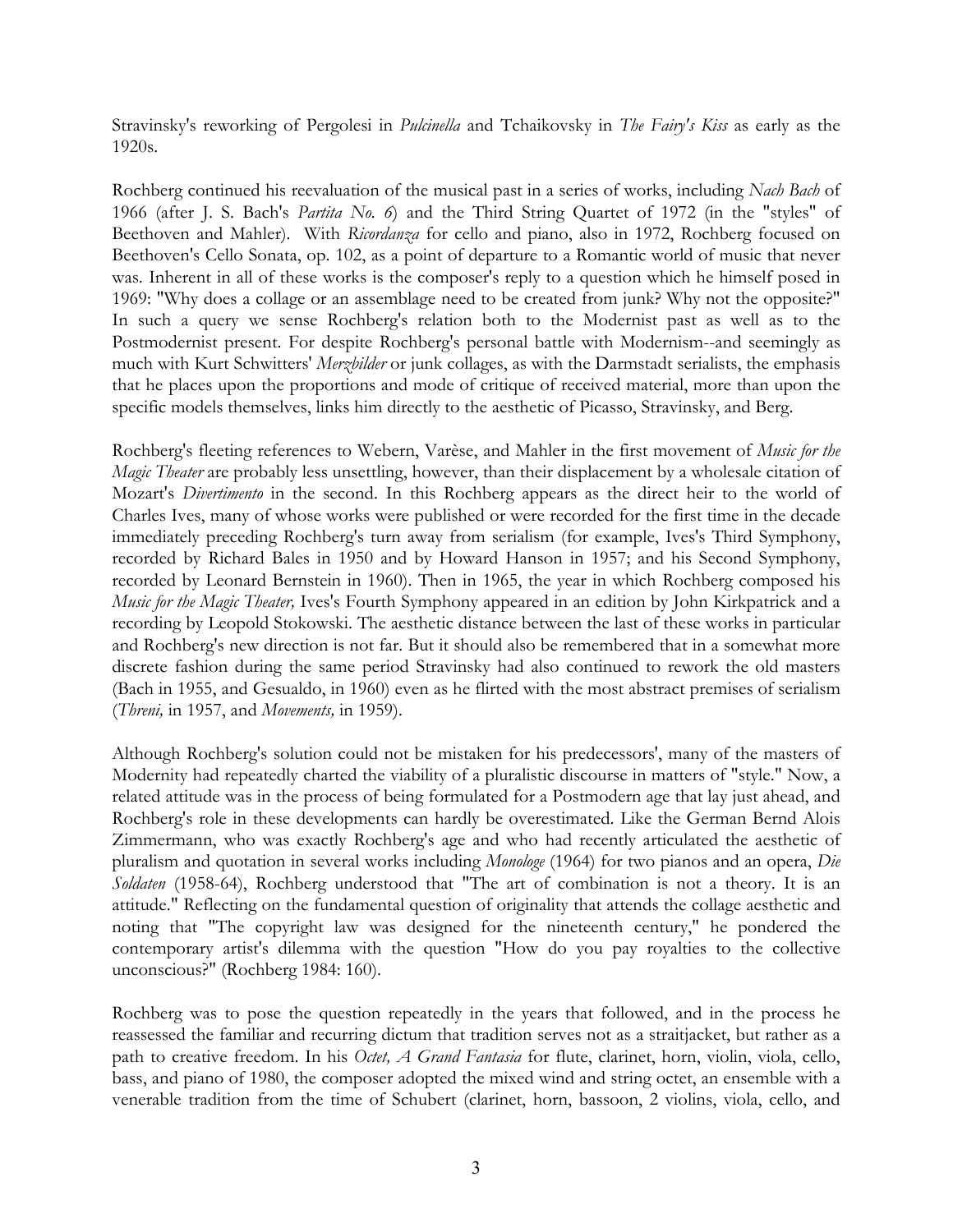bass) and Spohr (clarinet, 2 horns, violin, 2 violas, cello, and bass). And in his designation of the work as a "Grand Fantasia," Rochberg emphasized the work's formal freedom as well as the premium placed upon gesture and the transformation of motivic content. Commissioned by the Chamber Music Society of Lincoln Center in New York, the work was premiered at Alice Tully Hall on April 27, 1980. Having recently completed his so-called "Concord String Quartets" (Nos. 3-6) in 1977-78, wherein he continued to investigate the possibility of coexistence between atonal chromaticism and tonal diatonicism, in his *Octet* Rochberg attempted to capture a musical diction that could promote "a fusion of atonal harmonic means with the directionality of tonal principles derived from the major-minor system" (Rochberg 1992: 103-104). He now advanced an interpenetration of opposing systems with the prospect of yielding fresh perspectives and forwarding the perennial search for a unified cosmos in a pluralistic postmodern world. During the past twenty-five years Rochberg's example has emboldened countless composers both young and old to use their ears and their hearts, to engage their intuition alongside a vigorous intellect, and to resist an authoritarian approach to composition that demands capitulation either to a theoretical system or to an aesthetic label. Few artists of his age have exhibited such courage or such a remarkable catalogue of music.

—Glenn Watkins

Glenn Watkins *is the Earl V. Moore Distinguished Professor of Music at the University of Michigan, Ann Arbor. He is also the author of* Gesualdo: The Man and His Music, Soundings: Music in the Twentieth Century, and Pyramids at the Louvre.

#### **SELECTED DISCOGRAPHY**

- *Between Two Worlds (Ukiyo-e III): Five Images for Flute and Piano.* Sue Ann Kahn, Andrew Willis. CRI C 531.
- *Blake Songs* for soprano and chamber ensemble. Jan De Gaetani, Arthur Weisberg. Nonesuch 71302. *La Bocca della verità* for oboe and piano. James Ostryniec, Charles Wuorinen. CRI 423, ACS 6013.
- *Caprice Variations for Unaccompanied Violin.* Twenty-three variations, DG 415484, Gidon Kremer; complete, MHS 3719, Zvi Zeitlin.
- *Carnival Music for Piano.* J. McCabe. Continuum 2-CCD 1028/1029.
- Concerto for Oboe and Orchestra. Joseph Robinson, oboe; New York Philharmonic, Zubin Mehta, conductor. New World NW 335-2.
- Concerto for Violin and Orchestra. Isaac Stern, violin; Pittsburgh Symphony Orchestra, André Previn, conductor. CBS M-35149.
- *Contra mortem et tempus* for flute, clarinet, violin, and piano. Aeolian Chamber Players. CRI 231; ACS 6013.

*Duo Concertante* for violin and cello. Mark Sokol, Norman Fischer. CRI 337; ACS 6013.

- Piano Quartet for piano, violin, viola, and cello. The American Chamber Players. Koch International Classics 3-7027-2.
- *Ricordanza* (Soliloquy) for cello and piano. Norman Fischer, George Rochberg. CRI 337; ACS 6013.
- *Serenata d'estate* for flute, harp, guitar, and string trio. Contemporary Chamber Ensemble, Arthur Weisberg, conductor. Elektra/Nonesuch 79222-2-J
- *Slow Fires of Autumn* for flute and harp. Carol Wincenc, Nancy Allen. CRI 436; ACS 6013.
- Sonata for violin and piano. M. Bachmann, J. Klibonoff. Connoisseur Society CD 4178.

String Quartet No. 3. Concord String Quartet. Nonesuch H-71283.

String Quartets Nos. 4, 5, and 6, "The Concord Quartets." Concord String Quartet. RCA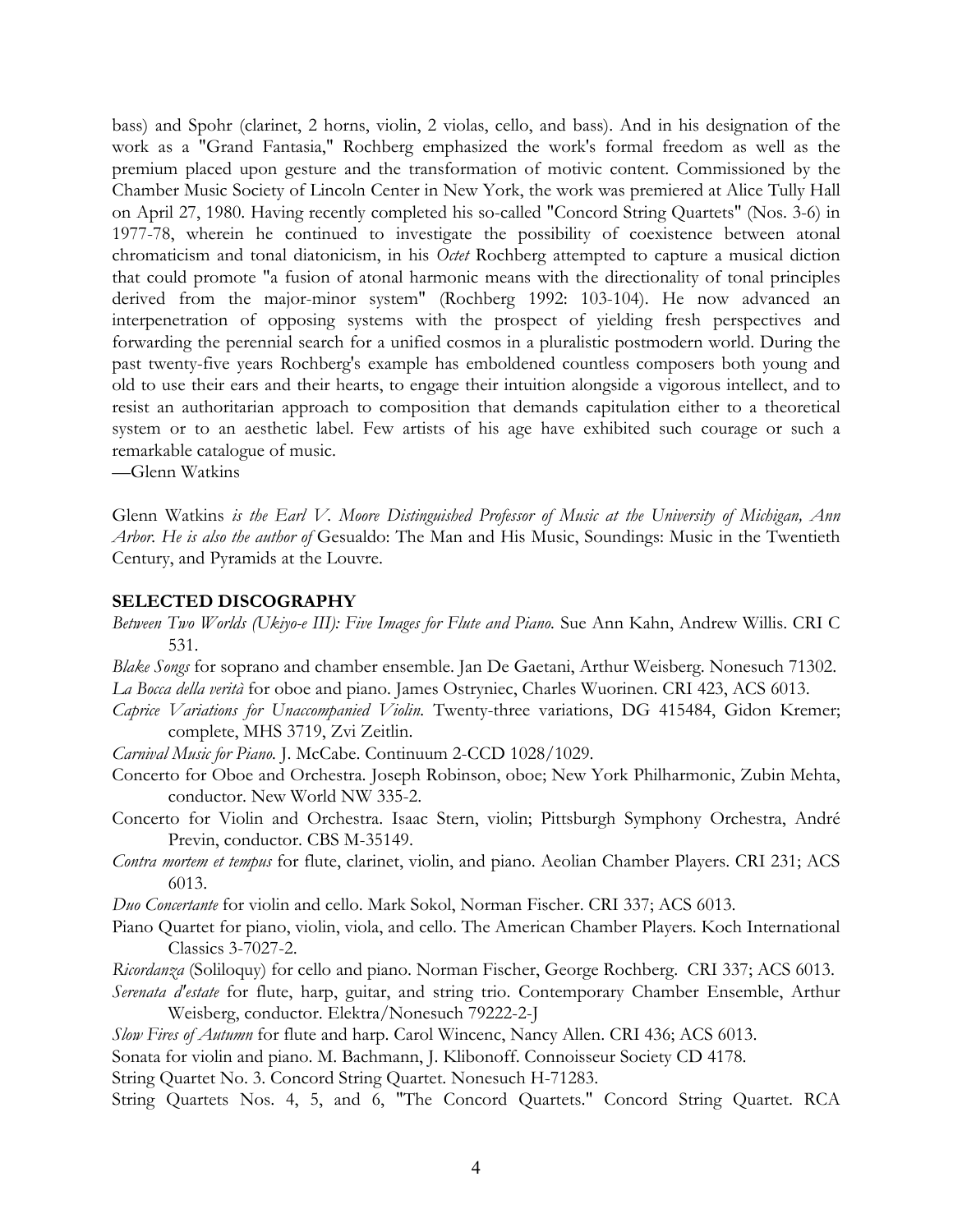#### ARL2-4198.

String Quartet No. 7 with baritone. Leslie Guinn, Concord String Quartet. Nonesuch H-78017. *To the Dark Wood* for woodwind quintet. The Pennsylvania Quintet. Centaur CRC 2085.

Trio for clarinet, horn, piano. Larry Combs, Gail Williams, Mary Ann Covert. Crystal C 731.

*Twelve Bagatelles* for solo piano. David Burge, Advance FGR-3.

*Ukiyo-e* (Pictures of the Floating World) for solo harp. Marcella DeCray. Grenadilla 1063; Susan Allen. Arch S-1787.

#### **SELECTED BIBLIOGRAPHY**

- Dixon, Joan DeVee. *George Rochberg: A Bio-Bibliographic Guide to His Life and Works.* (Stuyvesant, N.Y.: Pendragon Press, 1992).
- Dufallo, Richard. *Trackings: Composers Speak with Richard Dufallo.* (New York: Oxford University Press, 1989).
- Gagne, Cole and Tracy Caras. *Soundpieces: Interviews with American Composers* (Metuchen, N. J.: Scarecrow Press, 1982).
- Page, Tim. "Apostate Modernist." *The New York Times Magazine* (May 29, 1983) 24-25.
- Porter, Andrew. *Music of Three More Seasons, 1977-80.* (New York: Knopf, 1981).
- Reise, Jay. "Rochberg the Progressive." *Perspectives of New Music,* xix (1980-81): 395-407.
- Ringer, Alexander. "The Music of George Rochberg." *The Musical Quarterly,* lii (1966): 409-430.
- Rochberg, George. *The Aesthetics of Survival: A Composer's View of Twentieth-Century Music.* ed. by William Bolcom (Ann Arbor: University of Michigan Press, 1984).
- Watkins, Glenn. *Pyramids at the Louvre: Music, Culture, and Collage from Stravinsky to the Postmodernists.* (Cambridge, Mass.: Harvard University Press, 1994).

**GEORGE ROCHBERG,** born in Paterson, New Jersey in 1918, began his studies in composition at the Mannes School of Music. After serving in World War II, he resumed them at the Curtis Institute of Music. He taught at the Curtis Institute from 1948 to 1954. In 1960 Mr. Rochberg joined the faculty of the University of Pennsylvania, where he served as chairman of the Department of Music until 1968. He retired from teaching in 1983 as Emeritus Annenberg Professor of the Humanities.

**THE NEW YORK CHAMBER ENSEMBLE,** a collaboration of fifteen musicians under the baton of conductor Stephen Rogers Radcliffe, presents over two hundred formal concerts, radio broadcasts, and educational programs each season. The Ensemble's repertory includes works from the eighteenth through the twentieth century, including Brahms, Beethoven, and Bruckner. They have worked closely with Ned Rorem, Joan Tower, and George Rochberg. The Ensemble presents an annual concert series in New York City and is heard regularly over National Public Radio.

**STEPHEN ROGERS RADCLIFFE,** made his Lincoln Center conducting debut at the age of twenty-six with Metropolitan Opera sopranos Jan DeGaetani and Dawn Upshaw. Mr. Radcliffe is Music Director of the New York Chamber Ensemble and Artistic Director of the Cape May Music Festival. A student of Leonard Bernstein, Franco Ferrara, and Gustav Meier, he was a prize winner at the 1988 Toscaninni International Conductor's Competition. Mr. Radcliffe has conducted at the Tanglewood and Aspen Music Festivals as well as at the Accademia Musicale Chigiana in Siena, Italy, and the Azila Music Festival in Morocco.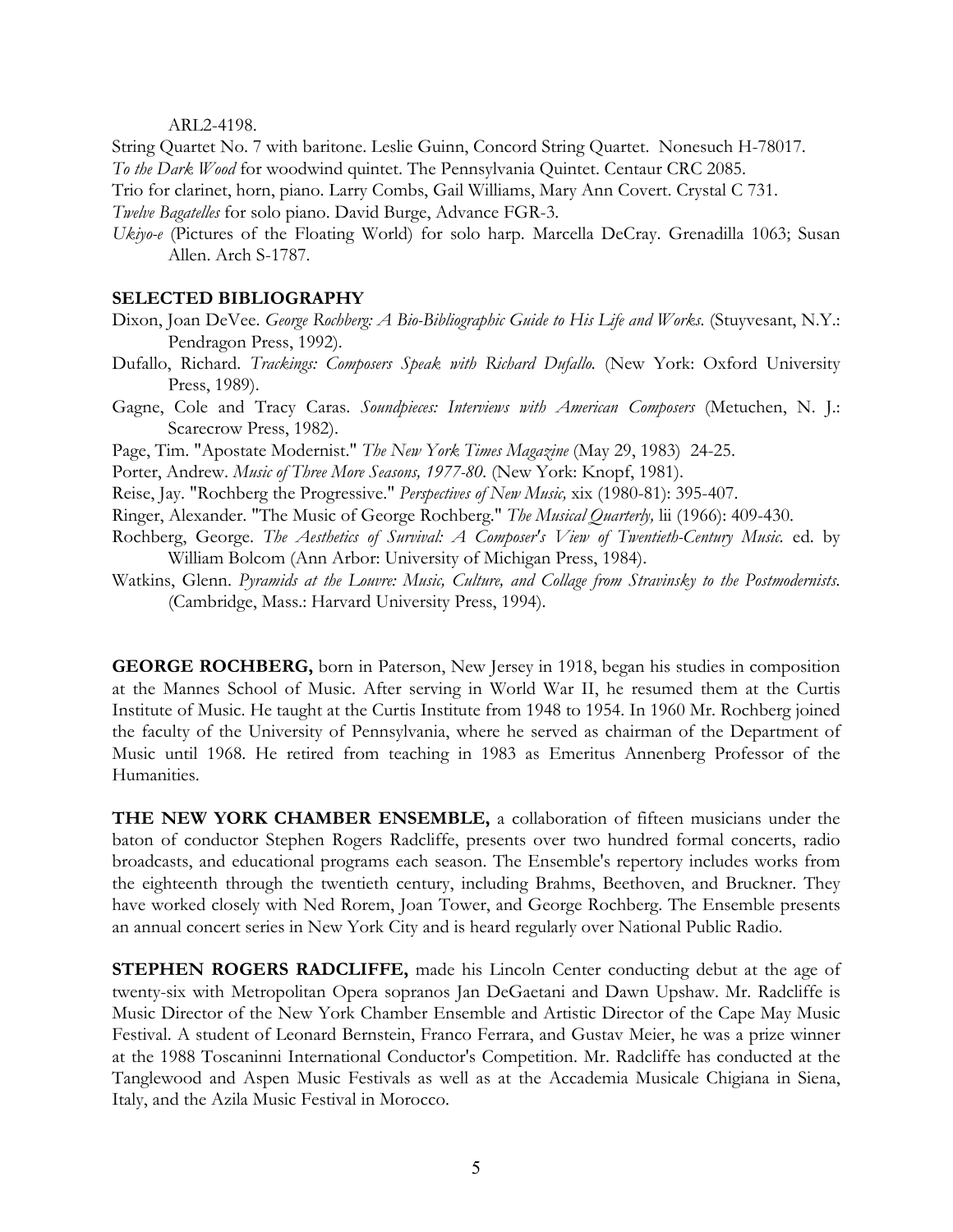*Octet; A Grand Fantasia* was recorded at State University of New York at Purchase on March 6, 1992. *Music for the Magic Theater* was recorded at the Queens College Concert Hall in New York City on February 24, 1993.

Producer/balance engineer: Daniel Kincaid Location engineer: Kim Monday (*Music for the Magic Theater*) Location engineer: Tom Lazarus (*Octet; A Grand Fantasia*) Location equipment provided by Classic Sound, New York City and Frozen Sound, Morgantown, West Virginia Mixed, edited, and mastered by Daniel Kincaid at the Master Cutting Room, New York City Cover art, including size, gallery credit, date, format of art (pastel, etc): Photograph: Cover design: Stephen Byram

**This recording was made possible with grants from the Mary Flagler Cary Charitable Trust, The Aaron Copland Fund for Music, the New York State Council on the Arts, Francis Goelet, and the National Endowment for the Arts, a federal agency that supports the visual, literary, and performing arts to the benefit of all Americans.**

#### FOR NEW WORLD RECORDS:

Herman E. Krawitz, President; Paul Marotta, Managing Director; Paul M. Tai, Director of Artists and Repertory; Lisa Kahlden, Director of Information Technology; Virginia Hayward, Administrative Associate; Mojisola Oké, Bookkeeper; Ben Schmich, Production Associate.

RECORDED ANTHOLOGY OF AMERICAN MUSIC, INC., BOARD OF TRUSTEES: David Hamilton, Treasurer; Milton Babbitt; Emanuel Gerard; Adolph Green; Rita Hauser; Herman E. Krawitz; Arthur Moorhead; Elizabeth Ostrow; Don Roberts; Patrick Smith; Frank Stanton.

Francis Goelet (1926-1998), Chairman

1994 ©1994 Recorded Anthology of American Music, Inc. All rights reserved. Printed in USA.

### **CHAMBER MUSIC OF GEORGE ROCHBERG**

 80462-2 The New York Chamber Ensemble Stephen Rogers Radcliffe, Conductor

### GEORGE ROCHBERG (b. 1918)

*Music for the Magic Theater* (1965)

(publ. Theodore Presser Co.)

- Act I: in which the present and the past are all mixed up...and it is difficult to decide or to know where reality is...
- Act II: in which the past haunts us with its nostalgic beauty...and calls to us from the deeps of inner spaces of heart and mind...but the past is all shallow and dreaminsubstantial...and we can't hold onto it because the present is too pressing...